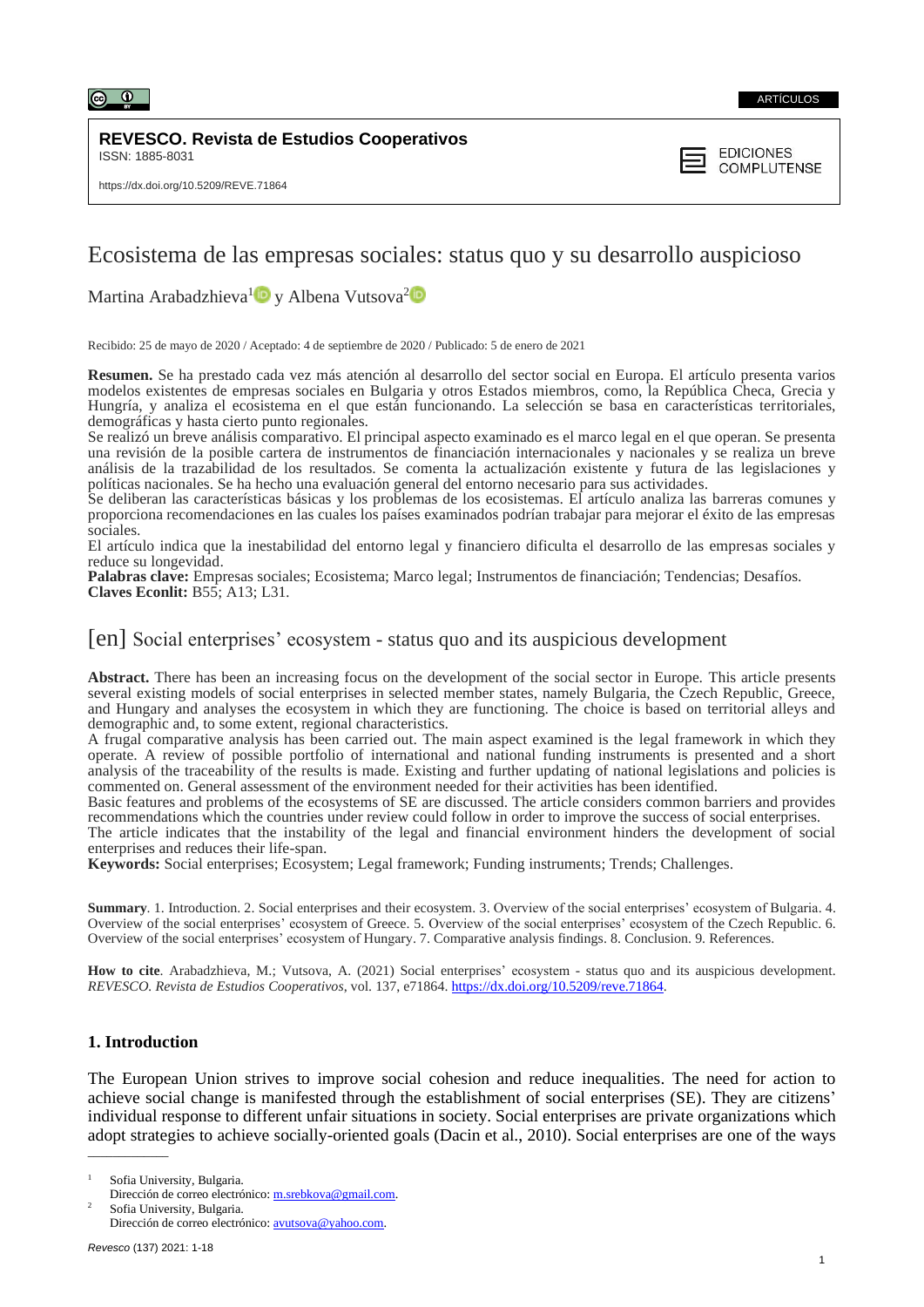in which social innovation is applied in practice, where a wide range of strategies are adopted in order to address problems and opportunities in society (Alter, 2007) and enable citizens to respond to certain needs more effectively than the current situation allows them to. One of the unique features and advantages of social enterprises is that they are able to identify and understand regional problems. Their social mission relies on different stakeholders such as charity organisations, government, investment funds, among others (Defourny and Nyssens, 2016).

In order for SEs to thrive governments should ensure that their ecosystem functions well, taking into account the factors which shape it. Understanding SEs ecosystems better could give a perspective on the steps towards improving the sector and effectively supporting social enterprises in tackling societal problems.

Researchers have directed considerable efforts towards discussing the theory around social enterprises but there is a significant gap in the empirical knowledge on SEs (Asmalovskij, Sadilek, Hincica, Mizerova, 2018).

The current study analyses the ecosystem of SEs in Bulgaria the Czech Republic, Greece and Hungary and focuses on an in-depth survey of specific related legislation, direct and indirect stimuli provided by the states, including support-oriented financial instruments on a national level as well.

The purpose of the article is to identify the SE ecosystem in general - key features, general current barriers, their influencing factors on the national economies in selected countries with close population and innovation indexes; situated in Central and Eastern Europe, having a similar cultural measurement characteristic (Hofstede's scaling model) and, at the same time, a different level of economic and historical development.

The goal of the research is to examine to what extent the similarities between SEs in different countries can help define the types of SEs and their development. Based on empirical data from Bulgaria, Greece, the Czech Republic and Hungary, the article will attempt to identify common performances for the group under review.

The results will have implications for practitioners and policy makers focusing on social enterprises and fostering their development by following some recommendations for solving their problems.

The article also aims to analyse the relation between targeted financial streams; their adequacy and stability, on one hand, and their influence on the development of SEs and their life cycle which have not been studied so far.

Recommendations for tackling common problems and encouraging further steady development have been made.

The working hypothesis suggests that non-systematic and insufficient funding and lack of on time and targeted legislation result in to short-term functioning. A poor understanding of the role of SEs contributes to this as well. In order to test this hypothesis, the paper analyses the factors shaping the SE ecosystem, namely legal and fiscal framework and funding available.

The processed data have been collected from relevant scientific articles, country reports, laws and studies and the authors' questionnaire survey. In addition, descriptive data have been extracted from several national institutions. The article reviews the development of SEs over the past few years and compares the most recent data available for all four countries. The proposed data analysis method is a comparative research aimed at benchmarking different national polices and their effective metering. The basic indicators compared are focused on the number of SEs in the relevant countries, the employees involved, the main legislation framing the ecosystem as well as the fiscal policies and funding opportunities and measures. Based on common challenges the article outlines ways to improve the SE ecosystem.

#### **2. Social enterprises and their ecosystem**

Although the terms social entrepreneur, social entrepreneurship and social enterprise have been used interchangeably, currently there are two widely accepted perceptions. According to the Anglo-Saxon point of view 'social entrepreneurs' are individuals launching activities dedicated to a social mission, often in an entrepreneurial way, while in Europe the emphasis is placed more on the result of the activities performed by social entrepreneurs — that is, on the social enterprises themselves, which are usually of a collective, cooperative or associative nature — rather than on the social entrepreneurs themselves. Europeans tend to stress the fact that social entrepreneurship is located inside the 'third sector' and the notion of social enterprises indicates non-profit entities pursuing the benefit of the community through the provision of goods and services (Solorzano, Guzman, Savall, Villajos, 2018; Defourny, Hulgard, Pestoff, 2014; Evers, Laville, 2004).

The EC also distinguishes between the two approaches. One that describes entrepreneurship in general as oriented to social innovation and social impact. The other focuses on social enterprises as new entrepreneurial forms and the key features which they show or are expected to show (European Commission,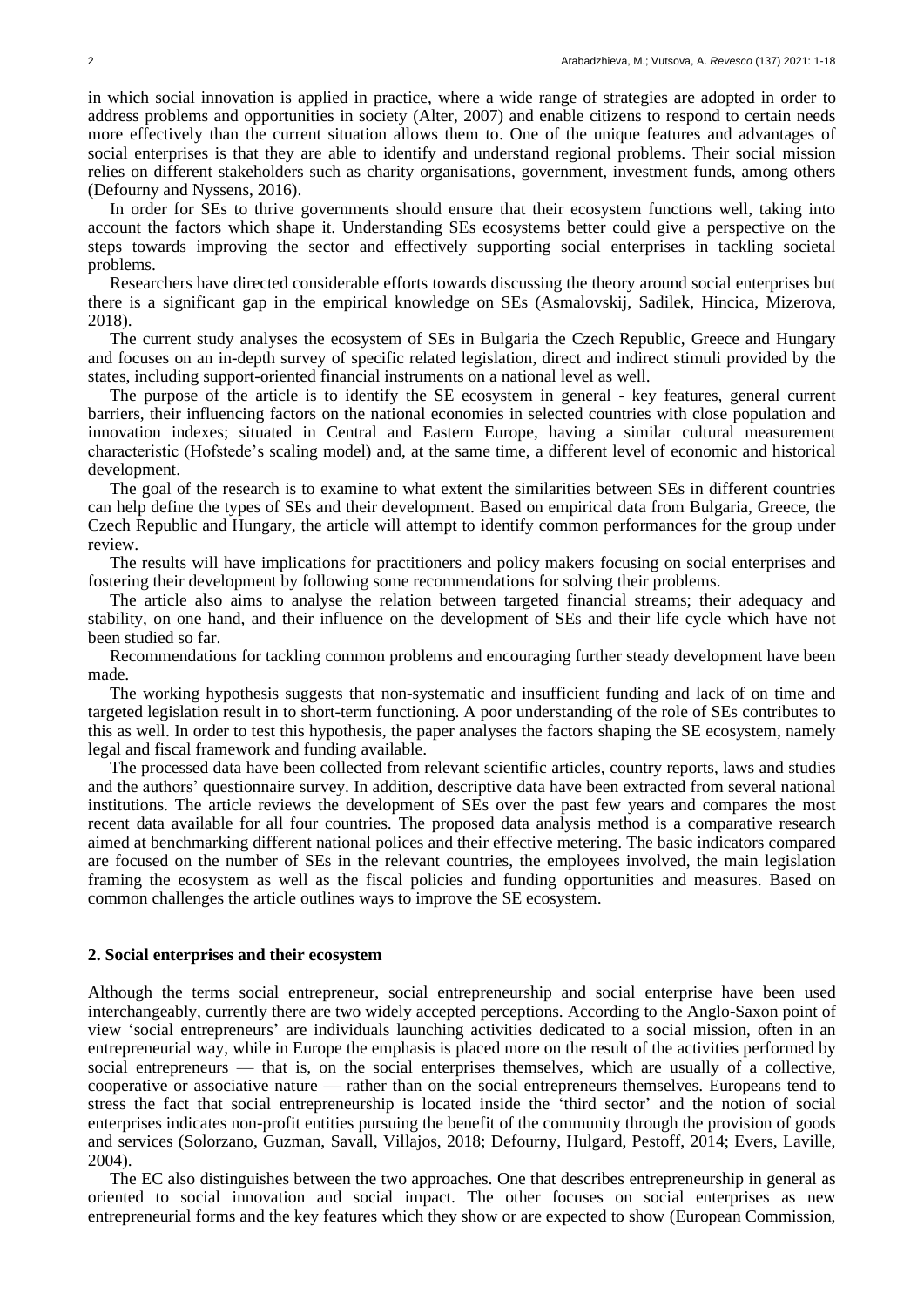Directorate-General for Employment, Social Affairs and Inclusion, 2016). The latter approach is the most widely used across EU Member States (European Commission, 2014). For many 'social economy' is a lesser-known term but Europe is going towards general acceptance of the term as more and more countries pass laws on social economy (Lejarriaga Pérez De Las Vacas, Bel Durán, Martín López, Sánchez Espada, 2018).

For the purpose of this paper, the European Social Business Initiative definition is accepted. It states that a social enterprise is 'an operator in the social economy whose main objective is to have a social impact rather than make a profit for their owners or shareholders' (European Commission's Social Business Initiative, 2011).

The Commission uses the term 'social enterprise' to cover the following types of 'businesses':

- Those for which the social or societal objective of the common good is the reason for the commercial activity, often in the form of a high-level social innovation,
- Those where profits are mainly reinvested with a view to achieving this social objective,
- The method of organisation or the ownership system reflects their mission using democratic or participatory principles or focusing on social justice.

The above incorporates an entrepreneurial dimension, a social dimension and a governance dimension (European Commission, Directorate-General for Employment, Social Affairs and Inclusion, 2015).

It is evident that social innovation and social enterprises are a focus of interest but in a different way rather as an additional area of intervention than as a targeted one.

Social enterprises have developed differently in Europe. There is a large variety of models and types of social enterprises in Europe. The term 'social enterprise' is not to be understood as one single legal form of organization, but rather as a term encompassing a wide range of models and expressions. The legal form of social enterprises is determined by the national legal systems. The social enterprise sector is very diverse across European countries. In Europe they embrace either a distinct legal identity exclusively designed for social enterprises or a wide variety of organizational and legal forms such as work integration social enterprises (WISE), cooperatives serving general or collective interests and with a 'public benefit status, social solidarity cooperatives, development trusts, associations and foundations with a 'public benefit' status and commercial activities, private limited liability companies with 'public benefit' status, mainstream socioeconomic enterprises pursuing an explicit and primary social aim, community interest companies, etc. (Paunescu, Evans, 2018).

SEs are interrelated with various sectors and target groups and it is believed they represent 10 % of all European businesses, with 2 million social enterprises accounting for 6 % of EU's employment (Staicu, 2017). In this regard their ecosystem is influenced by various external factors.

In a comparative study the Directorate-General for Employment, Social Affairs and Inclusion states that SEs are influenced not only by the legal framework and access to finance, but also by wider recognition on the part of national governments and the definition of consistent public policies, the strengthening of the ability of SEs to self-organise, the development of research and training strategies to enhance the managerial skills of social enterprises (European Commission, Directorate-General for Employment, Social Affairs and Inclusion, 2016).

These factors shape a complex social enterprise ecosystem comprising of a number of independent and semi-independent elements as illustrated in Figure 1.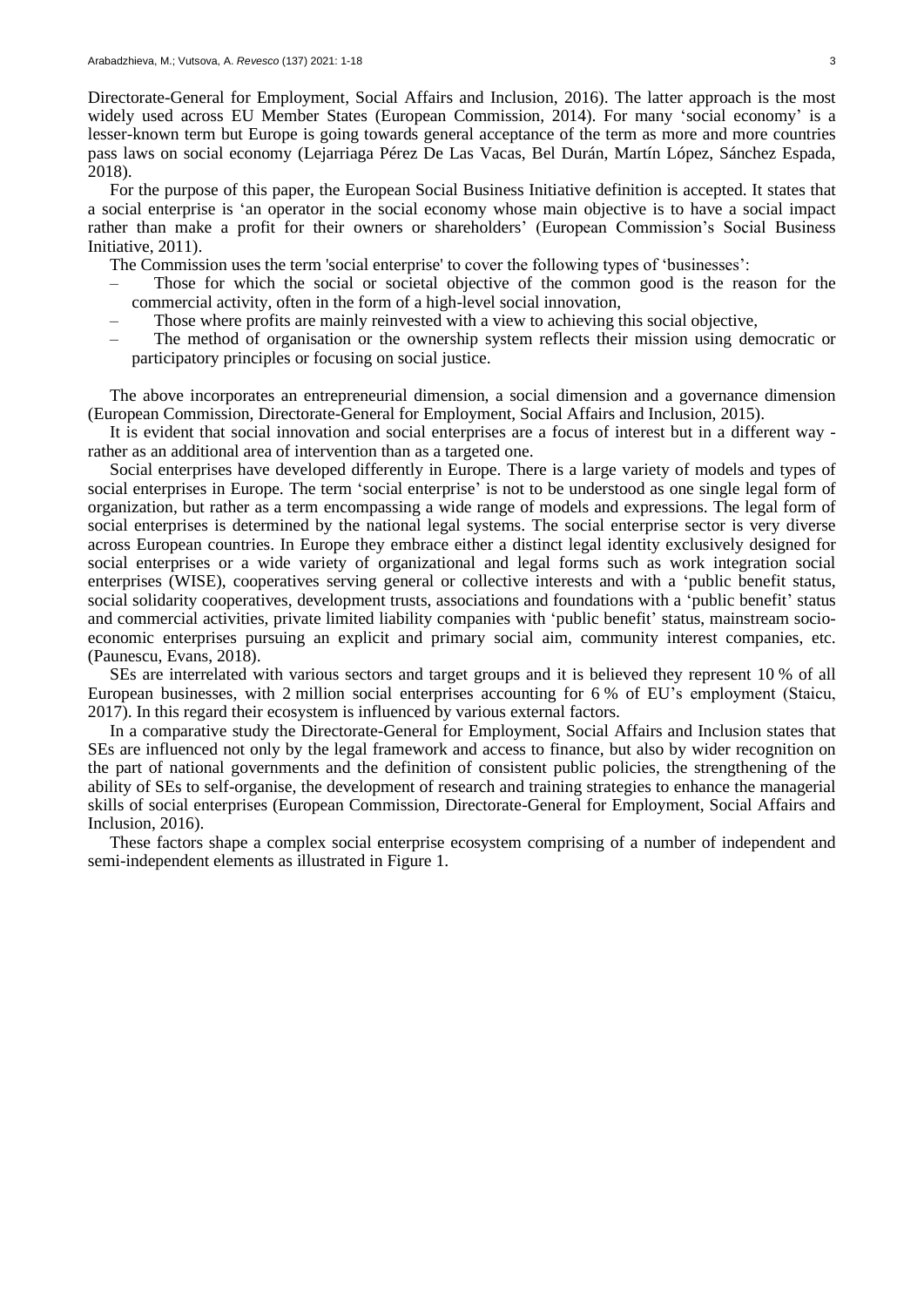

Fig. 1. Social enterprise ecosystem.

Source: European Commission, Directorate-General for Employment, Social Affairs and Inclusion, 2016.

In Eastern Europe examples of social enterprises could be traced back to the past but on the whole, there is a general distrust towards social enterprises in the region as civil society is not used to defining such enterprises as part of the third sector. In countries such as Hungary, Poland, Slovakia, the Czech Republic, Bulgaria or Romania, a certain resistance towards the activities of the sector could be observed.

What is typical for Eastern European countries is that the non-governmental sector is largely supported by finances from EU public funds and less by other current opportunities provided via direct and non-direct stimuli.

Social enterprises do not operate with a permanent dedicated budget. Usually, they would benefit from additional support from the government, including a few dedicated financial instruments.

Based on the analysis of the financial support for SEs, we can consider two general types of financial incentives - direct and indirect ones.

For indirect stimulus the government provides different preferences that are relevant to the activity of the SE. Some of them can be used regardless of the legal form of the enterprise. These include, for example, tax benefits for the donors to certain vulnerable groups (people with disabilities, including their technical support; socially disadvantaged; disabled or non-disabled children; drug addicts). Also, there are tax benefits for employers of long-term unemployed or people with disabilities and the possibility of exempting certain goods and services from value added tax (VAT).

The following apply as direct stimulus which could contribute to SE:

- Targeted national schemes;
- Bank loans difficult to acquire due to the nature of SE activities, considered to be a high-risk one;
- Venture capital funding usually not available to NGOs;
- Grant funding a case of implementing targeted schemes under operational programs or national programs.

Grant funding continues to play an important role for civil society organizations and thus the growth of social economy, but there are no steady targeted national instruments (Asenova, Damianova, 2017). Another unfavourable trend is that social enterprises most often engage in short-term projects which leads to dependence on short-term project-based approaches to funding. Moreover, such organizations heavily rely on grants, which could have a negative effect on their innovation capacity, especially combined with shortterm funding schemes. Social enterprises should aim to achieve self-sustainability in order to become sustainable, provide social services and foster innovation. This could be achieved via a various set of stimuli and/or targeted governmental policy.

A 2018 SI-DRIVE study on social innovation in Eastern Europe shows that different interest groups, including citizens, and civil organizations have been invited to participate in the policy-making processes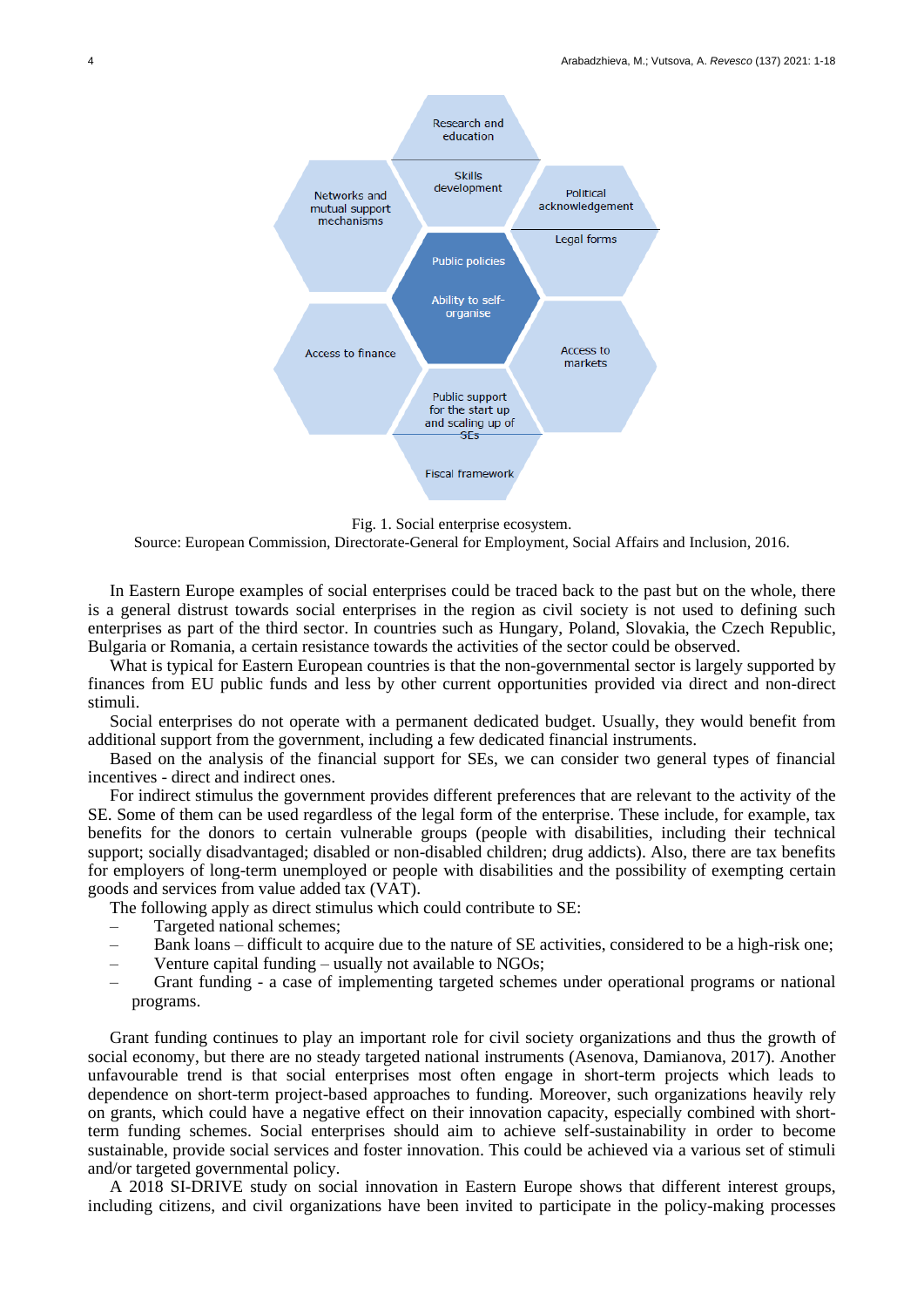over the past several years. However, there is a high level of distrust among stakeholders, citizens, businesses, the public sector and civil society organizations, and in practice one can rarely witness a process of co-creation. Some authors argue that active collaboration between these stakeholders could lead to a better understanding of their individual points of view, help build mutual trust and enhance social innovation.

Looking at the positive aspects, the private sector engages in social projects more and more often. Young people become more open to social innovation and businesses support various initiatives as part of their corporate policy. As positive as this may be, such practices could contribute to but not reform the third sector.

These key changes show positive trends. In combination with relevant legislation and tools to support social enterprises as well this will leverage an improvement in the development of social enterprises.

The article looks at and analyses four national cases in order to outline a correlation between the existing legislative and financial frameworks and the stable functioning of SEs.

#### **3. Overview of the social enterprises' ecosystem of Bulgaria**

## **3.1. Characteristics of SE system**

Some specificities of the national social innovation system have been defined on the basis of the study (Arabadzhieva, Vutsova, 2019):

- Social innovation is not a common term and it is relatively unknown for the country (The authors Assenova, Damianova, 2017 confirm this as well);
- The basic obstacles recognized are a lack of necessary conditions for its realization (incubators, hubs), policy and targeted financial support and knowledge (Boelman, V; Heales, C., 2015);
- Social Innovation is observed mostly as a result of a response to a particular need by civil society or the third sector, yet such activities are accepted with conservative attitude due to history, culture and lack of tradition in similar practices;
- Still there are young people open to innovation who could bring about positive changes. Especially if they have more information on social entrepreneurship, enterprises and the help of the state administrative, legal, financial;
- There is an increasing number of educational initiatives raising awareness about social innovation and social entrepreneurship.

SE in Bulgaria are different in terms of their organizational form. The two main groups of organizations are registered as non-profit or as non-financial. The first type represents the biggest share of enterprises, which define themselves as social – associations (Figure 2). They, together with foundations and branches of foreign organizations, form the main part of SEs, which are generally referred to as enterprises, registered under the Non-Profit Legal Entities Act. Another substantial part of non-profit SE are organizations registered under the Community Centers Act. The enterprises outside the mentioned categories represent around 2 % or less of all companies in the non-profit sector, which self-defined as social.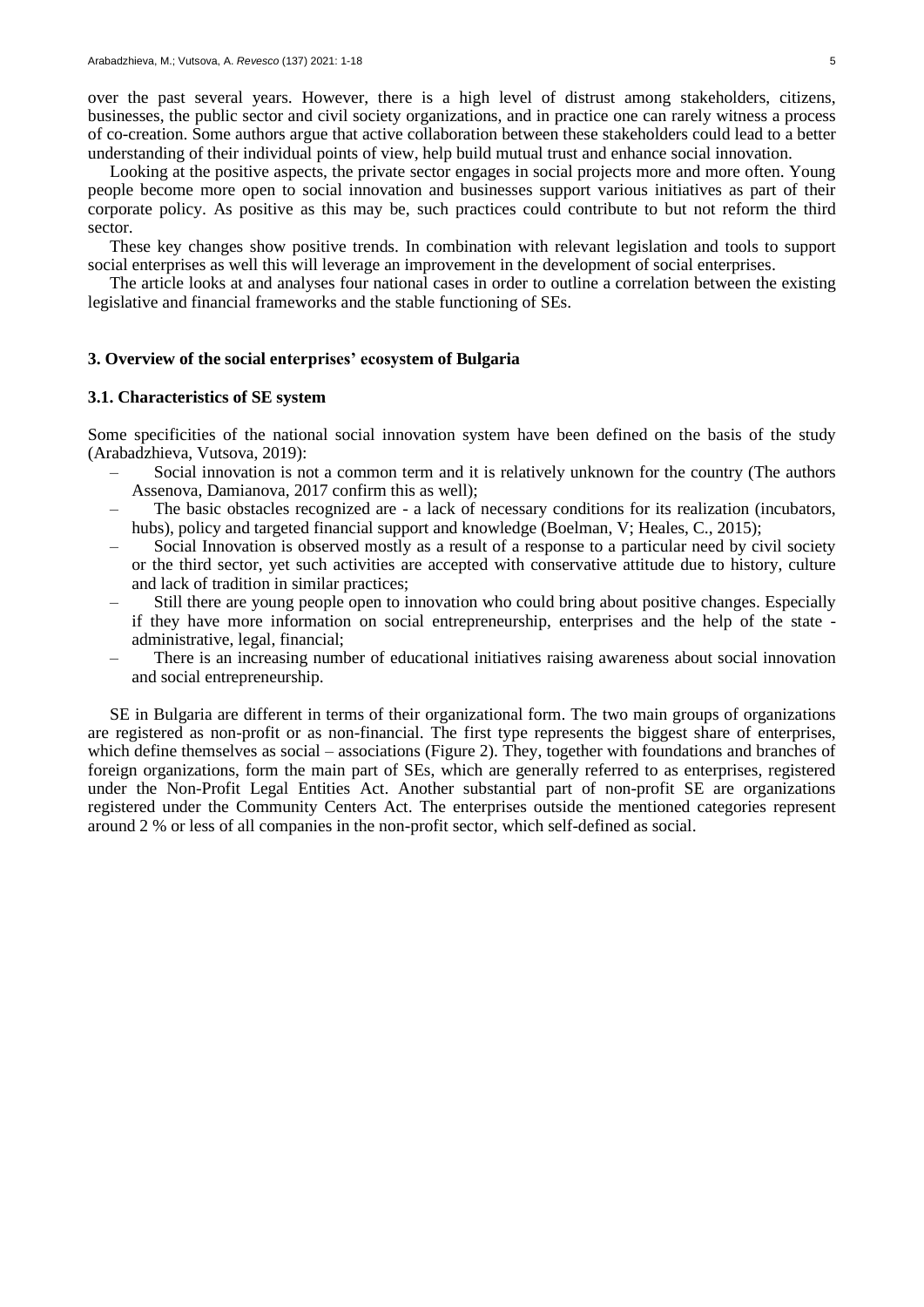

Fig. 2. SE in non-profit sector by types of entities. Source: National Statistical Institute, Bulgaria, 2019.

The graph demonstrates a prevailing presence of associations with a relatively stable profile.

Despite the balanced picture of non-financial SEs, the overall trend in relation to the number of companies remains negative. Such a trend correlates with insufficient funding to support social economy development and it is consequently reflected by the short life-span of a considerable number of SEs. The number of employees working in SEs also decreases over time with quite a high rate, which is also a characteristic of the short life-span of SEs.

The capital city seems to provide the best conditions and opportunities for SEs to thrive. The environment for the development of SEs is more favourable compared to other zones as there is more information available, networking and establishing contacts is far easier and more efficient in Sofia. In this regard, a unified national structure would dramatically benefit SEs. There are several networks and platforms built for this purpose but at the moment it seems that, to a large extent, none of them are fulfilling their task.

## **3.2. Legal framework**

The Bulgarian legal system targeted at SE seems relatively adequate and it is updated periodically as well. Several legal documents related to social enterprises definition and work in Bulgaria are in circulation.

In October 2018 a long-awaited legislation defining social enterprises - Social and Solidarity-based Enterprises Act was passed by the National Assembly and promulgated in the State Gazette. This is a major step in the direction of supporting social enterprises and the effects are to be observed. The document provides an official definition of social enterprises and it applies to all organizations in the country.

#### **3.3. Fiscal framework**

Such stimuli are also implemented in Bulgaria. What is more specific is that SE as NGOs registered for public benefit are exempt from paying a local tax donation. Also, SEя might be given the right to build on or use municipal property (without a tender or competition). There are a few additional reliefs that are available to specialized enterprises and cooperatives of disabled people.

# **3.3.1. Funding**

Applicable funding sources for SEs in the country are:

- Funding through specific schemes of the Agency for People with Disabilities;
- Funding through specific schemes of the State Agency for Social Security Supervision;
- Funding through independent foundations;
- Funding through municipality programs;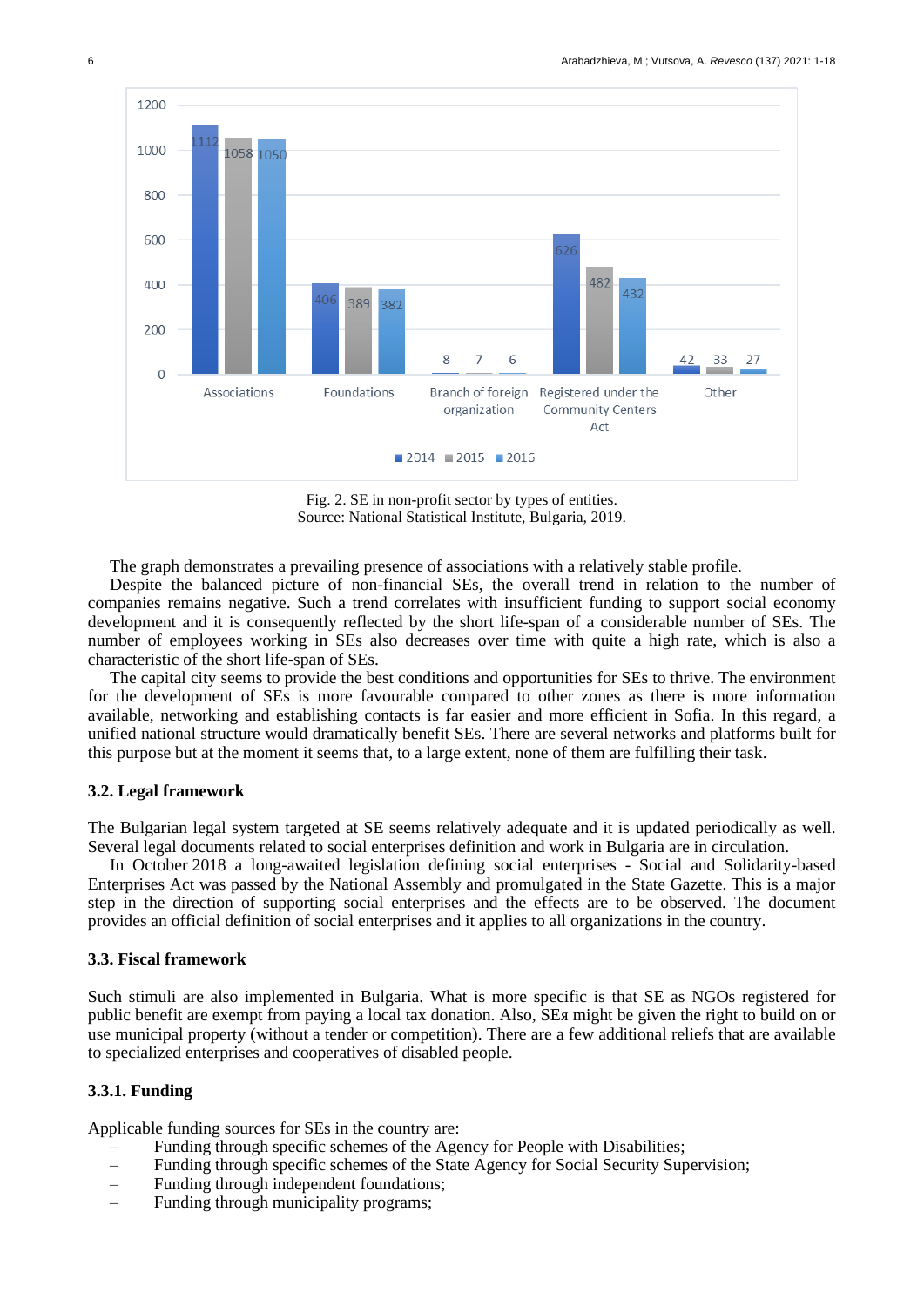– Collecting fees for paid services - SE can define independently the prices of their services. However, given the specificity of the vulnerable groups they work for, their ability to self-sustain is limited.

Figure 3 shows the funding for social economy development by different types of sources. The European Social Fund provides the most substantial part of the financial support for social economy. Funding from the national budget is calculated approximately, forecasting some expenses as there was not information available for the whole period. Also, there is no exact data on the amount of funding from other programmes, but an approximation is included in the graph as this financing exists. Such programs are OP 'Innovation and Competitiveness' and OP 'Human Resources Development'.



Fig. 3. Funding for social economy development by sources. Source: Ministry of Labor and Social Policy, 2019 and Authors' study

The financial information about SEs also shows a trend that most of the non-profit and almost a third of the non-financial SEs cannot support themselves properly which hinders their development and most probably shortens their life cycle.

A considerable part of the funding is received from the EU under several operational programs: Human Resources Development and Competitiveness, specifically Priority 5 on social inclusion and promotion of social economy; Horizon Program, the DG Enterprise and Industry COSME program, and the Employment and Social Innovation (EaSI) program of DG Employment, Social Affairs and Inclusion.

# **4. Overview of the social enterprises' ecosystem of Greece**

# **4.1. SE characteristics**

The Social Enterprises and Their Ecosystems in Europe country report on Greece states that the total number of social enterprises is 1148 as of January 2019 (Varvarousis, Tsitsirigkos, 2019). Several characteristics describing the ecosystem are:

- Traditions in the social sphere, as associations, cooperatives and charitable foundations have functioned for a long time in the country;
- However, expansion of social enterprises in Greece has been observed over the last decade;
- In the sector there is a need for additional funding and there is a general instability as far as the regulatory framework is concerned;
- Initiatives to promote the value added by SEs in Greece.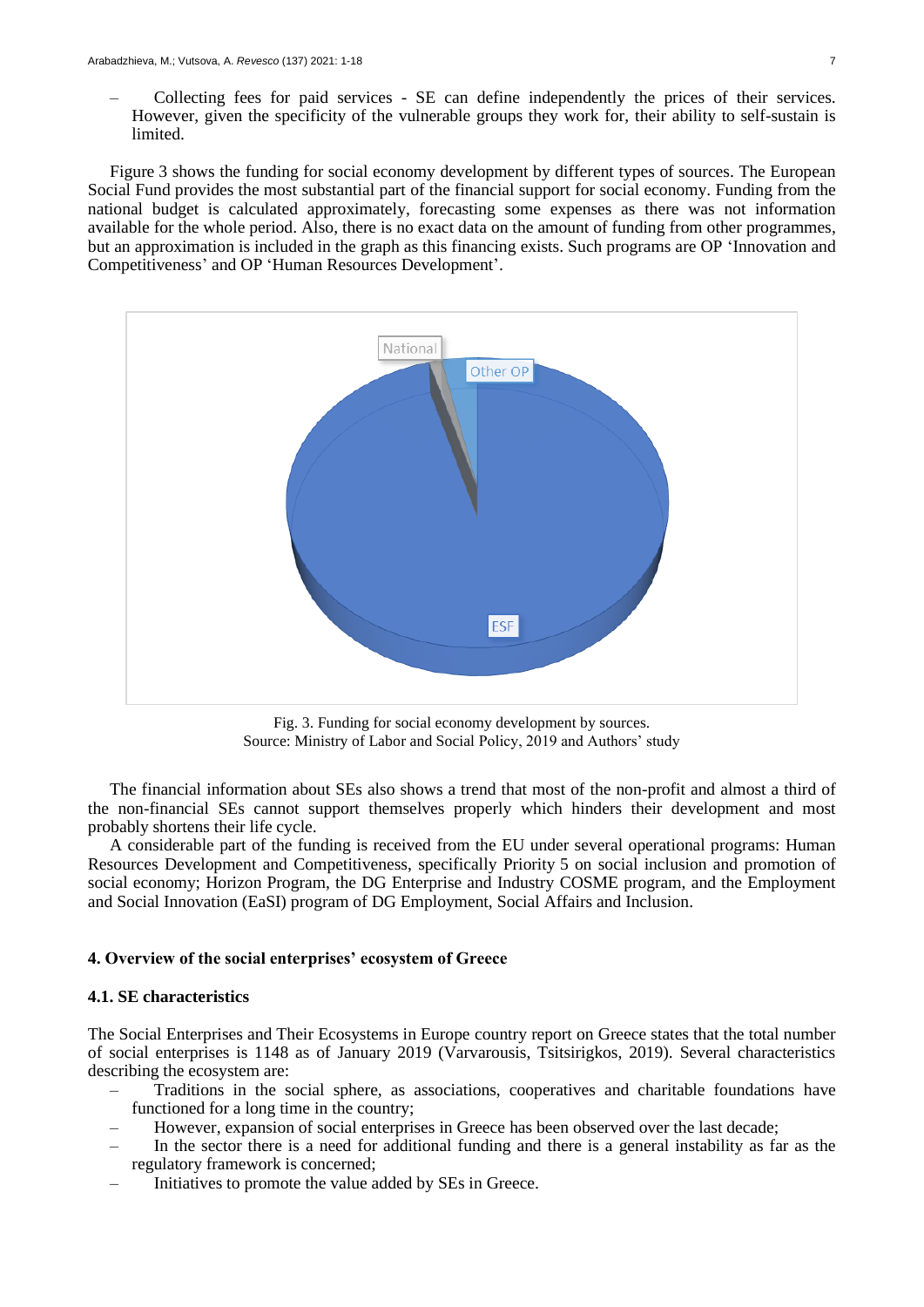Also, there is an overall positive attitude towards the development of the social and solidarity economy in the country. It is believed that SEs will grow in Greece in the following years (Kontogeorgos, Chatzitheodoridis, 2019).

In Europe, all of the adopted laws shared the name of social economy, and incorporated the cooperatives, associations, foundations and mutual societies as entities of the social economy as well as other entities that respect the principles of the social economy, as they have been formulated by representative organizations of the social economy in Europe, and ratified by the European institutions (Fajardo, Frantzeskaki, 2017). Figure 4 shows the distribution of SEs by type, taking into consideration that a certain number of entities is not included because they do not meet the working definition for SE provided by EU.



Fig. 4. Social enterprises by legal form in 2019. Source: Varvarousis, Tsitsirigkos, 2019.

More than 80 % of the SEs in Greece belong to Social Cooperative Enterprises for collective benefit and purposes. An interesting fact is that Women's Agritourism Cooperatives have a good share among the remaining part of SEs.

It is important to note that the information provided about the ecosystem is not absolutely exhaustive as some organizations do not enter the full economic data in their annual reports, as the Greek government requires (Varvarousis, Tsitsirigkos, 2019). However, this mainly concerns SEs which are out of the scope of the EU terminology.

| Year | Number | of<br><b>Number</b> | of<br>Number | Annual      | Growth       | Workforce  |
|------|--------|---------------------|--------------|-------------|--------------|------------|
|      | of SE  | SE.<br>that         | employees    | turnover    | rate         | (%<br>of   |
|      |        | submitted           |              | in millions | (number)     | vulnerable |
|      |        | annual              |              | of EUR      | of entities) | groups)    |
|      |        | report              |              |             |              |            |
| 2016 | 899    | 374                 | 1023         | 10.1        | 28 %         | 37.71 %    |
| 2015 | 701    | 335                 | 986          | 8.7         | 20 %         | 31.58 %    |
| 2014 | 583    | 214                 | 639          | 6.4         | 57 %         | 30.75 %    |
| 2013 | 371    | 44                  | 114          | 0.595       | 219 %        | 5.80 %     |

Table. 1. Comparative data overview of Greek social enterprise characteristics 2012–2016.

Source: Varvarousis, Tsitsirigkos, 2019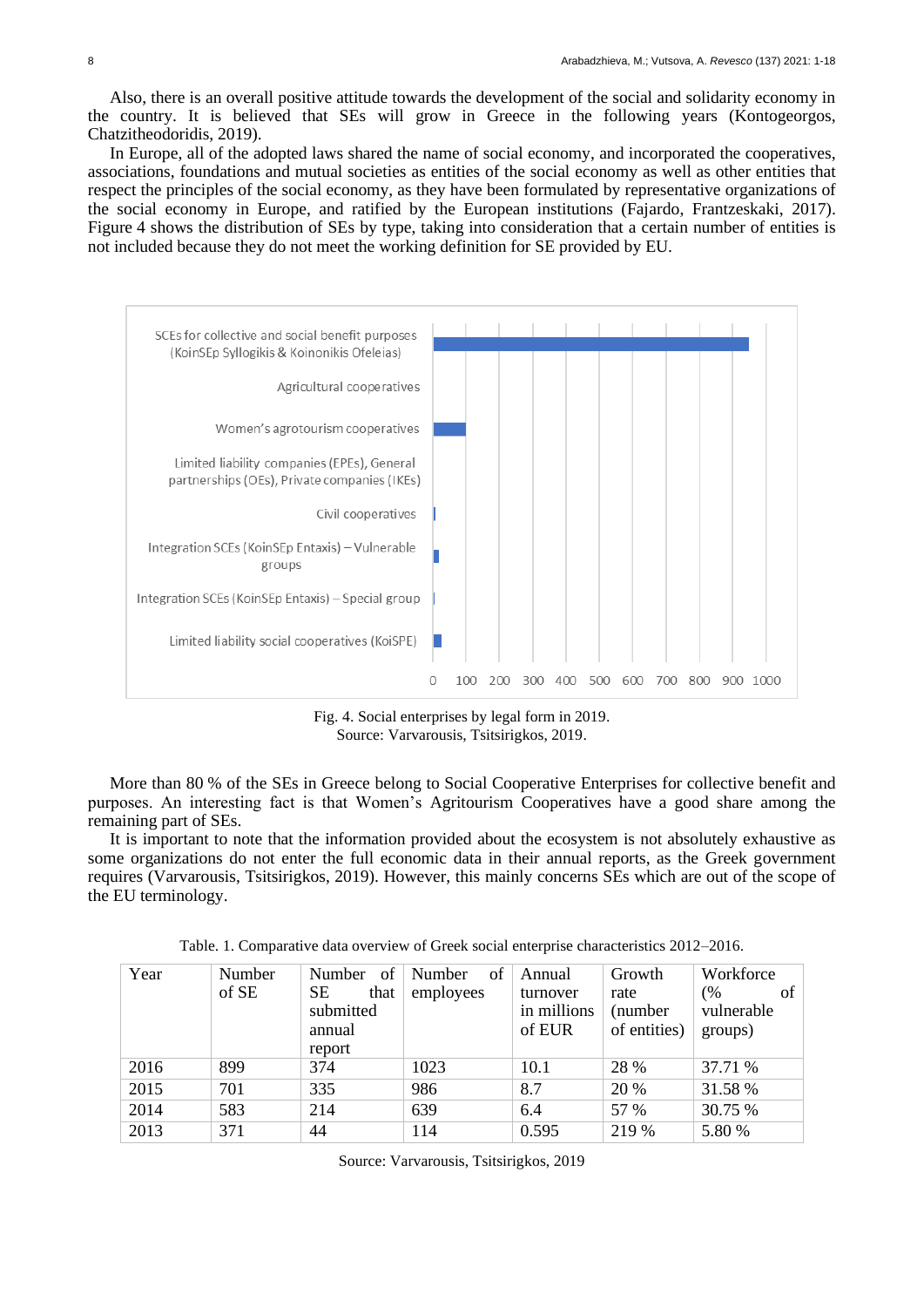As evidenced by the table above the number of SEs, their employees and annual turnover has been growing with substantial percentage over the years. However, the total turnover of SEs, which is viewed as an overall economic effect, is considered to be very low. This fact could be explained because of their short period of operation which makes it difficult to get established in the market (British Council, 2017). The above proves that despite the positive trend of increasing turnover the financial situation of Greek SEs is rocky and as a consequence there is a lack of steady economic development affecting the whole ecosystem.

## **4.2. Legal framework**

Greece has a tradition of practices in the field of social economy and the cooperative vision (Nasioulas, 2012). Following some legal changes in 2011 Greece marked the beginning of a new approach towards SEs and started to recognized them better and the results are evident.

The adoption and application of the new Law 4430/2016 gave an important boost and new dynamics in the social and solidarity economy. Based on the data available from the Ministry of Labour, it can be seen that quite a few new applications for registration of cooperative social enterprises, worker cooperatives and other entities of the social and solidarity economy have been filed with the Registry of Social Economy and Solidarity in the first four months since the adoption of the law (Fajardo, Frantzeskaki, 2017).

The law aimed to include all citizens in the work of social enterprises and not only vulnerable groups. It defines social enterprises as economic activities which operate in accordance with the principles of democracy, equality, solidarity, cooperation as well as respect for humans and the environment (Kontogeorgos, Chatzitheodoridis, 2019). At the moment a particular legal form for SEs does not exist. There is a certain freedom for SEs in respect to their legal status as long as they meet several operational criteria, which relate to:

- Objective;
- Governance;
- Economic equity;
- Profit distribution;
- Eligible membership.

## **4.3. Fiscal framework**

There are some specific reliefs aimed at SE. Some of them have been presented below.

Social Cooperative Enterprises are not required to pay business tax, and in some specific cases the same applies to agricultural cooperatives (de facto social enterprises in Greece) (Varvarousis, Tsitsirigkos, 2019).

SEs pay all taxes on profits and VAT to the full. There are also no exemptions for start-ups.

Benefits related to indirect labor costs are not foreseen in the law with the exception of costs for employees from vulnerable groups.

SEs benefit from an exemption from different registration fees. Donors also receive tax reliefs, but there is not particular law or article related to SEs.

# **4.3.1. Funding**

In the SE ecosystem in Greece there is a lack of sufficient funding. Several factors contribute to this situation:

- The biggest part of Greek SEs is newly developed and still not financially stable according to some national analyses (British Council, 2017);
- Their main source of income comes from trading which proves that real added value is relatively low;
- It is difficult to receive grants, with the exception of project-based grants;
- The Ministry of Labor estimated that the annual turnover of SEs is extremely low.

The access of Greek SEs to conventional funding is limited, in practice they are more likely to receive donations and in-kind resources than any other resources (British Council, 2017). Very few entities receive grants from the state by way of exception but there is not a specific public instrument to support SEs. Some support measures are not effectively implemented and SEs which are outside the region of the capital city are disadvantaged in terms of availability of information and funding. At the moment, the enterprises hope to improve the access to EU funds which would help the development of the sector.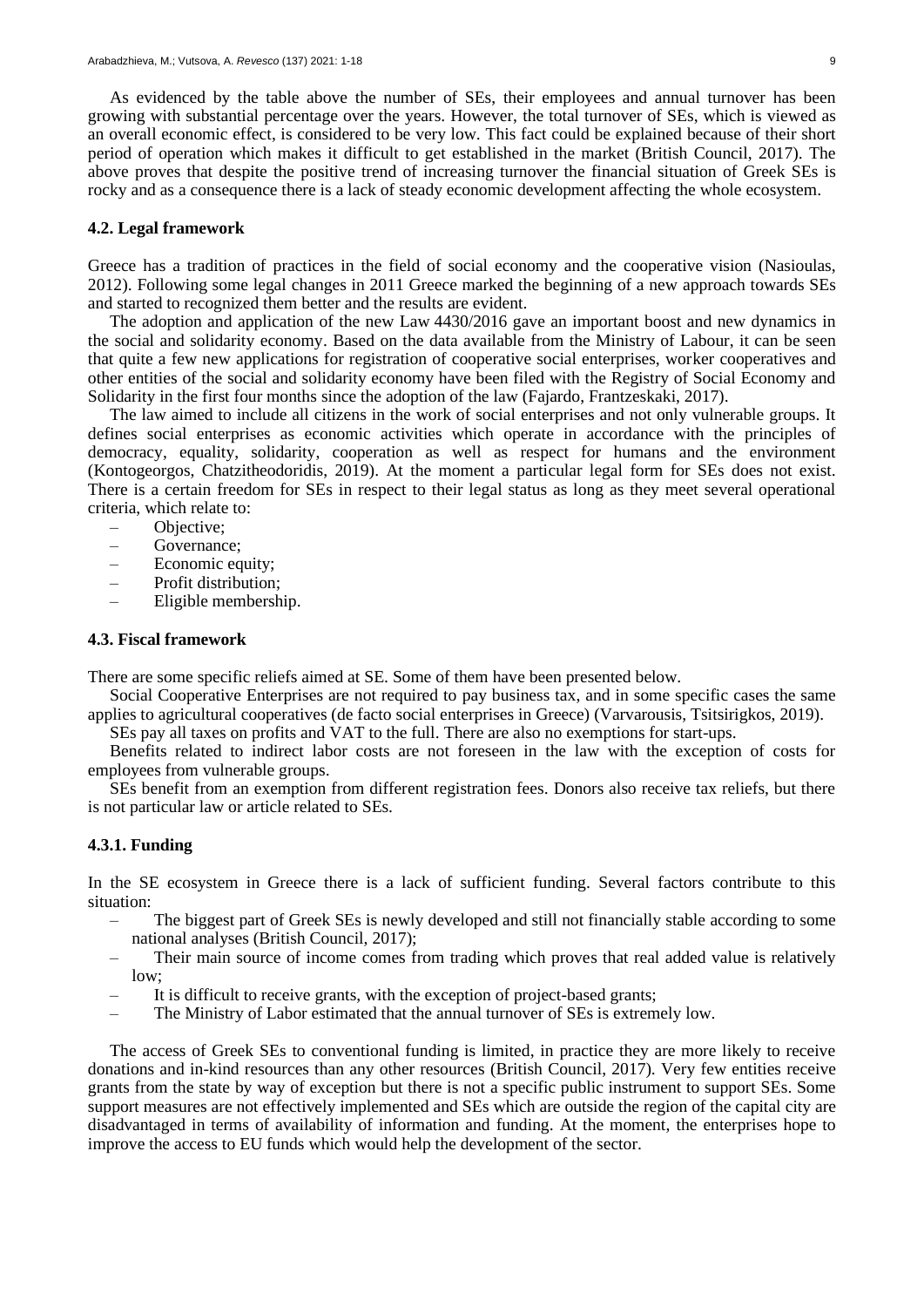# **5. Overview of the social enterprises' ecosystem of the Czech Republic**

### **5.1. SE characteristics**

The ecosystem of SEs in the Czech Republic is characterized by:

- Flourishing in the social sector in the last couple of years;
- Still, lack of enough political and public support;
- Financial difficulties and overdependence on public funds;
- Lack of adequate education and support for SEs (Frankova, 2019).

As in other countries, there is not one unified approach for gathering data on SE in the Czech Republic (Asmalovskij, Sadílek, Hinčica, Mizerová, 2018). That is why statistics review the number of potential SEs. For the 2014-2018 period, this number stood around 3,700 entities with a slight increase in 2018 when it reached 3,773. The most common legal form for SEs is Public Benefit Company and the figure below shows the other types of SEs in the country.



Fig. 5: Types of SEs in the Czech Republic Source: Frankova, 2019

Associations (including association branches with institutional autonomy) and cooperatives (without social ones) seem to be an appropriate form for SEs as well. Although associations are often the legal form for SEs, the portion which addresses the entrepreneurial dimension out of all NGO is very small (Staicu, 2018).

An important aspect of Czech SE ecosystem is the work of the Thematic Network of the Social Economy (TESSEA) which was established as a broad platform bringing together various stakeholders in the social economy field. (Fraňková, Francová, Johanisová, 2018). Its mission is to contribute to the development of social entrepreneurship in the Czech Republic, with a link to activities in the regions. TESSEA covers social enterprises from all over the Czech Republic, connects them, supports their interests and presents them externally. At the same time, it provides them and everybody who is interested in the topic with up-to-date information on social entrepreneurship not only in the Czech Republic, but elsewhere in the world as well.

The main area in which SEs in Czech Republic are engaged is the employment of disabled people (Dohnalová, et al., 2015). A typical feature for these enterprises is also that they often combine two or more activities which are unrelated.

## **5.2. Legal framework**

As in other countries SEs in the Czech Republic use various legal forms. The definition of a social enterprise mainly follows the principles of TESSEA. However, stakeholders recognize the need for a better legal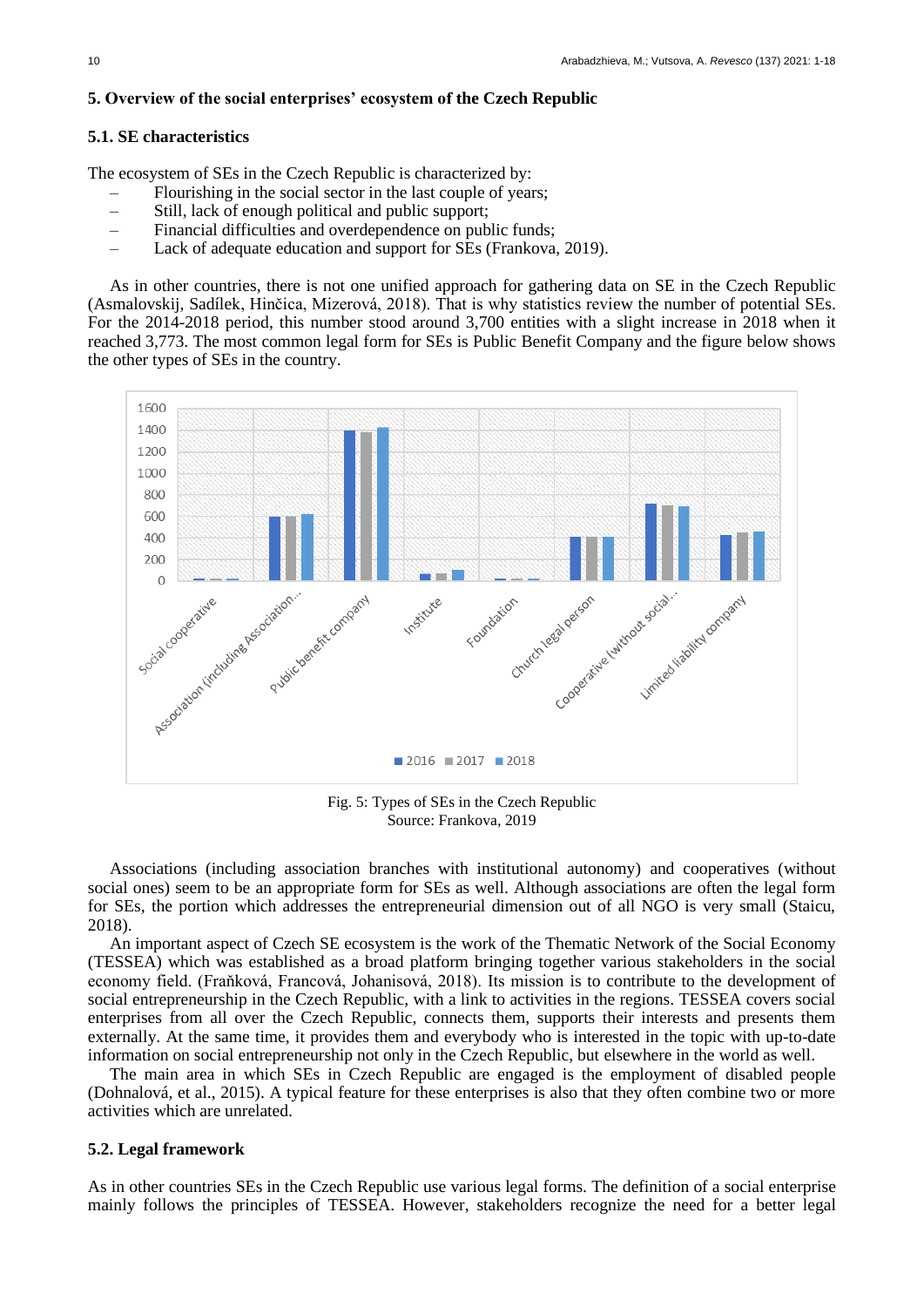definition. As a result, there is a proposed legislation document, including definition and aims of SEs, foreseeing register, as well as a monitoring body. It is expected that the document will be further discussed in the near future (Frankova, 2019). Therefore, there is not a special law on SEs in the Czech Republic at the moment and the country's current legal system does not recognise these concepts (Dohnalová, et al., 2015). Also, there is no available definition or concept of such enterprises (Vyskočil, 2014).

## **5.3. Fiscal framework**

Given the fact that social enterprises are not explicitly defined, there are no tax reliefs targeted specifically towards them. However, there are a few options for these enterprises – one is aimed at non-profit companies, including donations and benefits related to employment, especially of disabled people (Frankova, 2019).

# **5.3.1. Funding**

The Ministry of Labor and Social Affairs has taken concrete actions towards supporting social enterprises. The support will be in the form of loans, which are specifically targeted at SEs (Frankova, 2019).

Such a preferential loans scheme was implemented earlier in the Czech Republic – it provided SEs with loans under special conditions if they comply with several criteria. Nevertheless, the program was not popular and SEs did not benefit from it. There is no study available on the reasons for the lack of interest in this scheme.

Over the past few years SEs in the country relied on EU funding, namely the Operational Program 'Employment' (OPE), the Integrated Regional Operational Program (IROP) and the Operational Program 'Prague – Pole of Growth in the Czech Republic', part of ESF and the European Regional Development Fund (ERDF).

Not surprisingly, SEs do not have access to conventional financing as investments in the sector are considered risky.

In spite of this general attitude there are a few banks developing instruments specifically for social enterprises. Another opportunity for SEs is to find funding from non-profit and non-governmental organisations (Dohnalová, et al., 2015).

Also, SEs take part in crowdfunding initiatives through online platforms, which is considered an innovative approach to financing.

Overall, SEs in Czech Republic are financially unstable and suffer losses (Asmalovskij, Sadílek, Hinčica, Mizerová, 2018). The authors have shown that the profitability of these enterprises is directly linked to their size and there is not a strong correlation between the age of the company and its profitability. As any company's performance depends on the lifecycle stage (Asmalovskij, Sadílek, Hinčica, Mizerová, 2018) it is logical to assume that the unstable financial situation of SEs is related to their short life-span.

## **6. Overview of the social enterprises' ecosystem of Hungary**

# **6.1. SE characteristics**

The features which define SE ecosystem in Hungary are (Kiss, Mihaly, 2019):

- SEs focus mainly on integrating vulnerable groups;
- Growth in knowledge about and interest in SEs;
- Unstable financial and legal environment;
- Motivated and dedicated people who are drivers for social transformation.

As other European countries Hungary lacks official statistics on social enterprises. The country report on SEs and the ecosystem published by the European Commission relies on various sources to gather the data needed in order to make the best approximation.

According to the data provided by the Hungarian Central Statistical Office the main part of the potential SEs consists of associations, which account for more than half of the entities.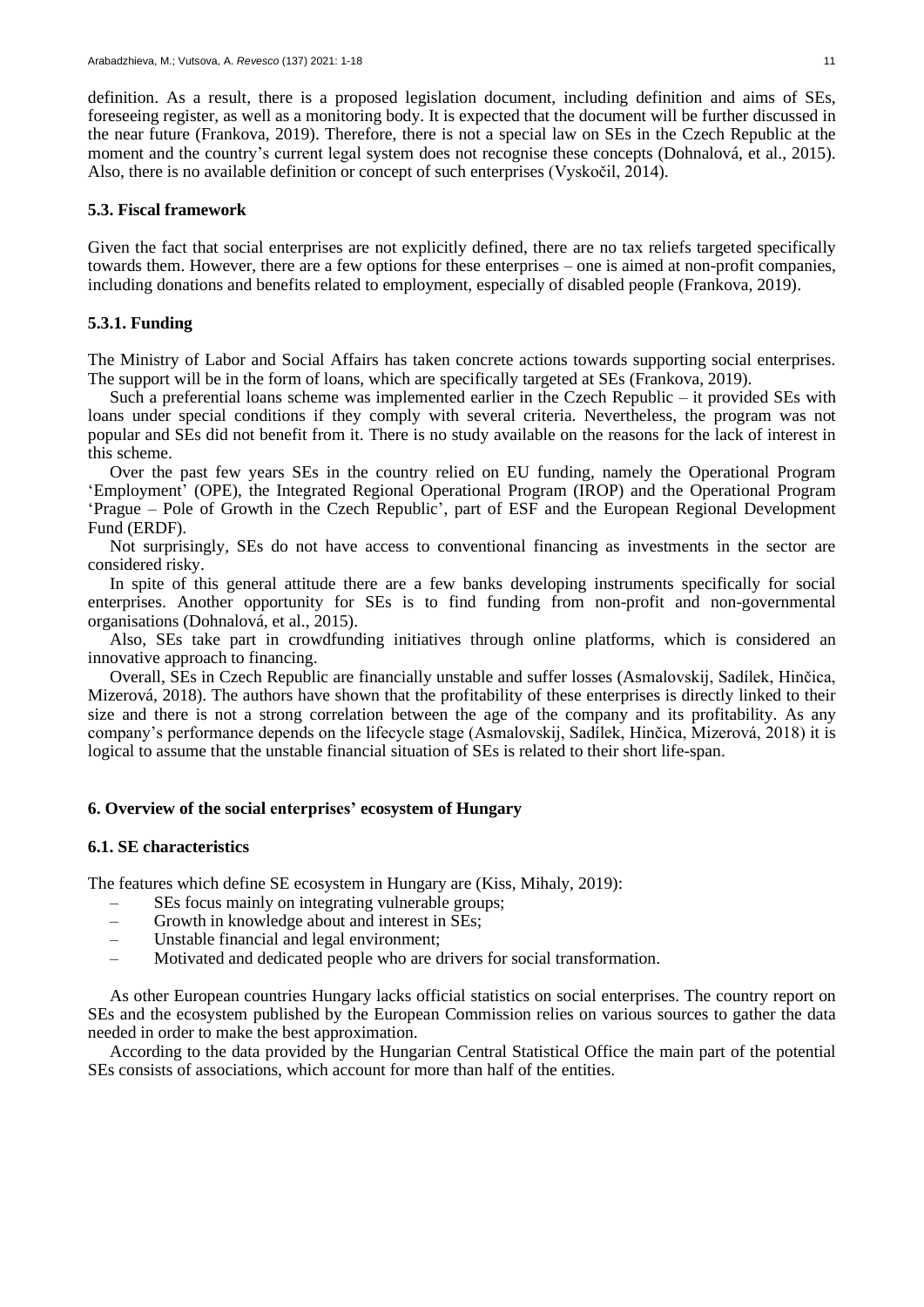

Fig. 6. Number of potential social enterprises based on various sets of economic criteria and legal form (2016). Source: Kiss, Mihaly, 2019.

| Table. 2. Number of organizations, employees and annual turnover of potential social enterprises based on 25 % sales |  |
|----------------------------------------------------------------------------------------------------------------------|--|
| revenue criteria (2012-2016).                                                                                        |  |

| Year | Number<br>of<br>SЕ | Number<br>of<br>employees | Annual<br>revenues<br>(million EUR) |
|------|--------------------|---------------------------|-------------------------------------|
| 2012 | 13,286             | 72,744                    | 1,515.70                            |
| 2013 | 14,003             | 65,718                    | 1,653.80                            |
| 2014 | 14,829             | 81,117                    | 2,379.40                            |
| 2015 | 15,344             | 77,388                    | 2,415.70                            |
| 2016 | 15,855             | 72,642                    | 2,328.30                            |

Source: Kiss, Mihaly, 2019

The data above shows that the link between the number of SEs, employees and annual revenue is not straightforward.

Although there is a steady increase in the number of enterprises, the number of employees varies and it is not proportionally related to the first one. The annual turnover also does not seem to be directly linked to the number of entities or employees. According to an act from 2013 at least ten natural persons, legal persons, and/or organizations without legal personality are required to form an association in Hungary (Buchko, 2018). Having taken this into consideration and the fact that most SEs are in the form of associations, it is evident that the factors influencing the SE ecosystem are diverse and are not necessarily homogeneous with the factors which influence small SEs with personnel up to ten people.

The annual turnover of SEs for the period under review amounts to around 2 % of the GDP of the country (calculations made by the authors). However, this calculation is based on the above data of *potential* SEs, which includes high numbers of enterprises that are not clearly defined by a certain criterion. Also, 50 % of Hungarian SEs are small, employing between 1 and 10 people, and only 12 % have revenues above EUR 1 million (Etchart, et al., 2014).

#### **6.2. Legal framework**

There is not one single definition of SEs to be used by all stakeholders in the country. Laws on the different types of non-profit organizations, volunteering and social cooperatives, and especially the New Civil Law of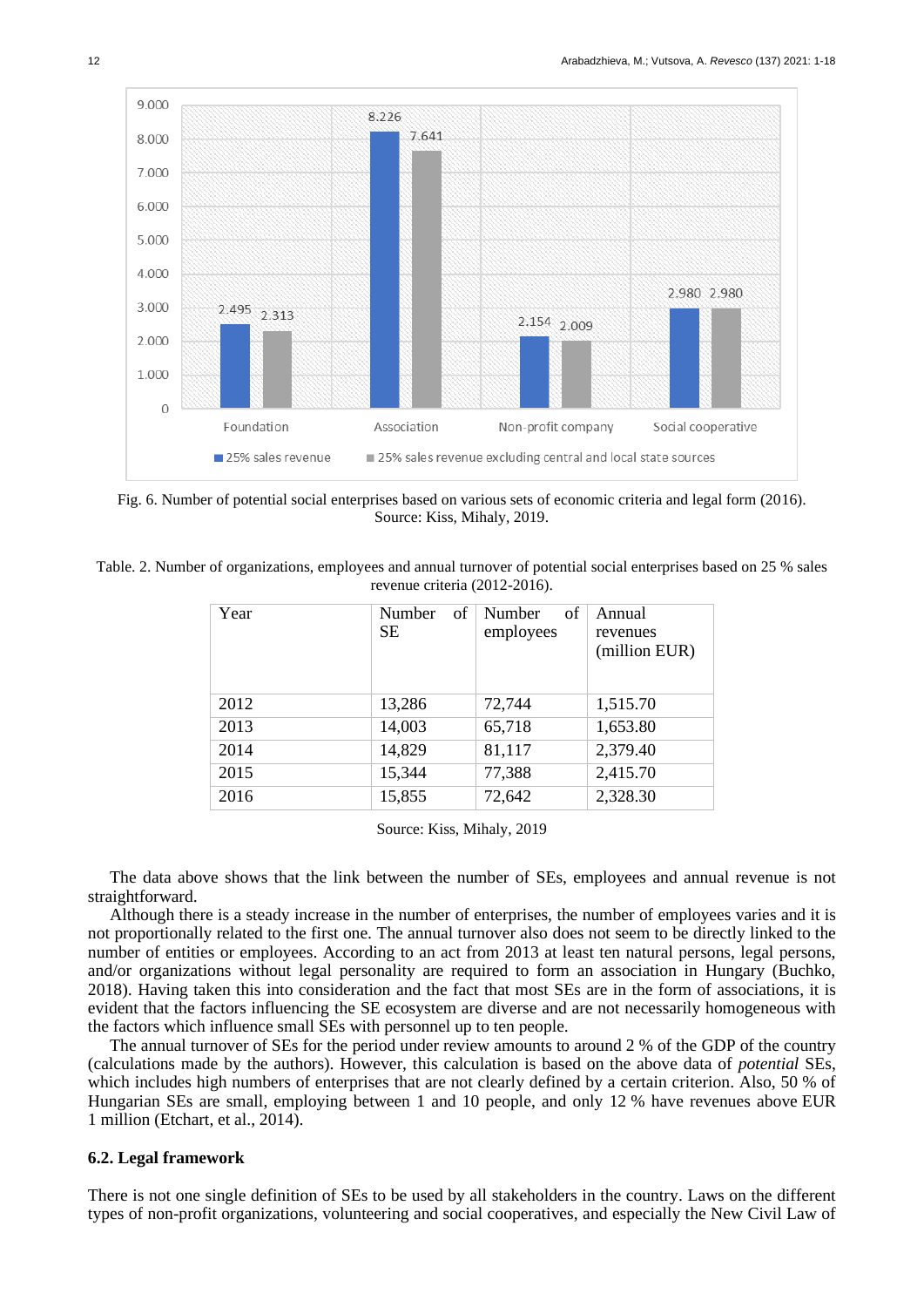2011, shape the legal framework. The lack of unified law or regulation leads to a confusing legal environment (Fekete, et al., 2017). Such unpredictable environment has a negative impact on social enterprises (Etchart et al., 2014). At the same time, stakeholders define the introduction of a legal definition of SEs as critical, as they do not use one unanimously.

Some changes in different laws in recent years might have a partially harmful effect on the third sector, like increasing the influence of the state or discrediting organizations adopting foreign funds (Fekete, et al., 2017).

Apart from the available legal forms, the public benefit status can be awarded to organizations performing public benefit tasks.

# **6.3. Fiscal framework**

As SEs do not have one legal form, the tax reliefs which they could benefit from vary.

Despite their legal status SEs are eligible for some tax exemptions and are obligated to submit an Annual Public Benefit Report.

Associations and foundations, non-profit companies, social cooperatives and public benefit organizations (as all types of entities in Hungary) are exempted from paying value added tax for particular activities, e.g., sports, exercise, social care, applied arts, nursery care, adult training, etc.

For associations and foundation there are certain reliefs regarding labour cost, in addition they are exempt from paying vocational training contributions. The non-profit organizations benefit from not paying corporate tax. Also, all donors to public benefit organizations can use tax reliefs.

#### **6.3.1. Funding**

Overall, SEs in Hungary are not self-sufficient as far as their finances are concerned. Their need for funds is evident not only in the early stage of the entities' development, but also when it comes to covering operational costs, not to mention investments (Kiss, Mihaly, 2019).

There is support available from the state, including grants, but the funds are not enough to cover all costs. These factors lead to difficulties for the long-term development of the entities.

The advantage for the country is that private organizations also support SEs through different programs. But they are not very efficient as they do not provide sufficient funds and set serious requirements (Kiss, Mihaly, 2019).

The main problem of these programs, as well as the state grants and project funding, is that they are shortterm and do not allow the organizations to make a long-term business plan, expand on the market, add new products or services to their portfolio and/or hire more employees.

Hungary provides various types of instruments to support SEs and a few banks even offer loans with special conditions for such organizations.

It is believed that microfinance programmes have been present in the country for a long period (Fekete, et al., 2017).

It should be noted that support schemes for social enterprises in Hungary have been co-financed mainly by EU Structural Funds (Kiss, 2017) as SEs are unstable and need support to survive. The lack of selfsufficiency is closely linked to the short life-span of the enterprises.

In conclusion, despite the diversity of financial tools available in the sector, SEs still struggle and further improvement is needed.

## **7. Comparative analysis findings**

Different countries approach SEs in different ways and try to improve their ecosystems through various instruments. Comparison between countries in close regions and size in terms of population, could give an insight into the most recent trends in the sector at European level.

This approach could help identify the most common characteristics of SE ecosystems.

The development of the sector has been influenced by many factors – history, culture, state support and legislation, availability of alternative resources, etc., which leads to some differences between SE ecosystems.

#### **7.1. Common characteristics of SE ecosystems**

What is common for all countries under review is that in Central and Eastern Europe the experience with social entrepreneurship is limited because of the social and economic development of the region (Pelucha, Kourilova, Kveton 2017). Greece is not a typical representative of this group of countries since it is not a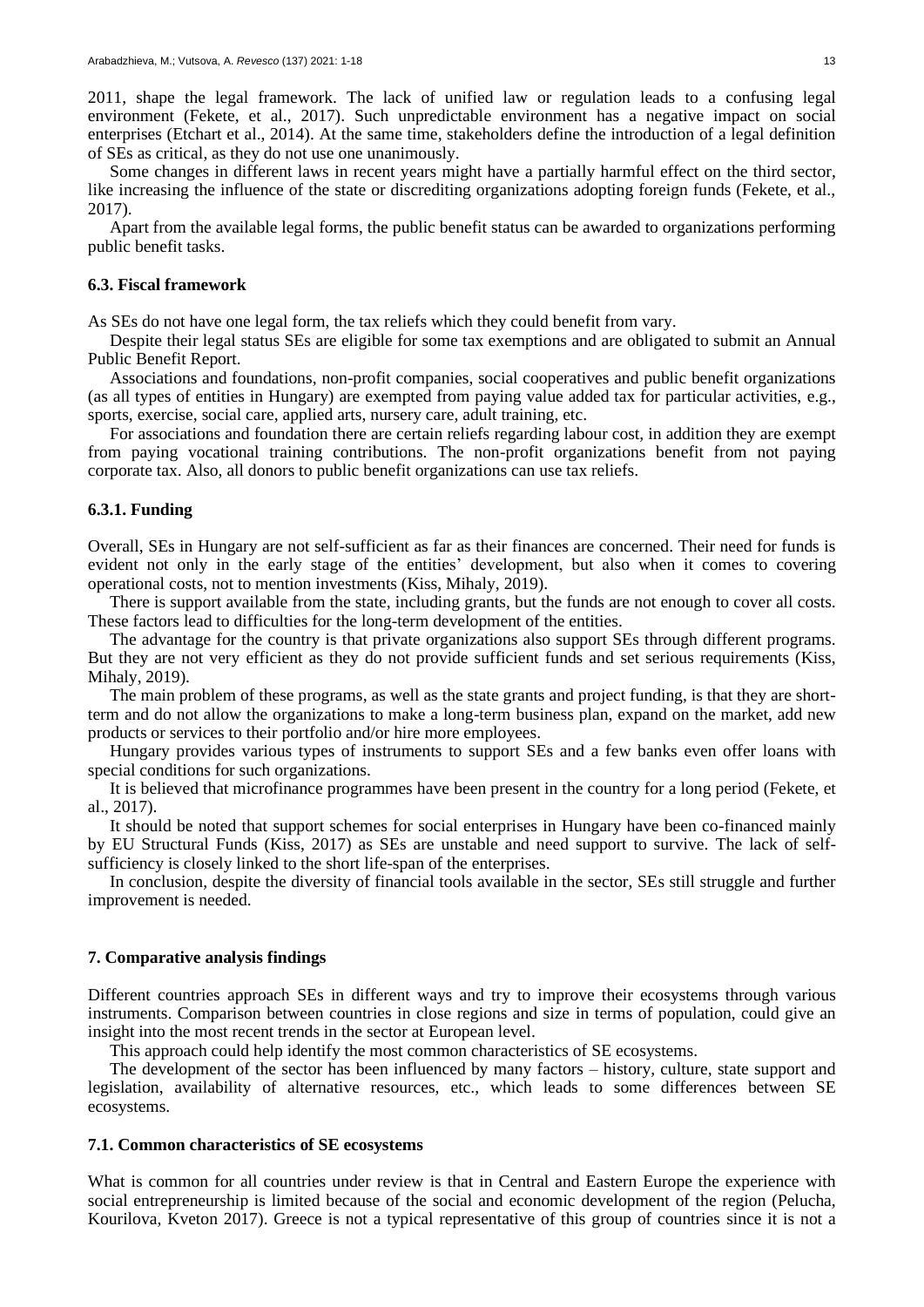new Member State but its SE sector, although with long-standing traditions, has undergone a more serious development over the past decade (Nasioulas, 2012).

Also, the concept of social and solidarity economy is not very well known and understood among the general public.

Another typical feature for the countries is that there is a focus on employing people from vulnerable groups.

A main obstacle before these states is the lack of gathering consistent information. Due to various specificities, including the broad definition of SE or the absence of it, it is difficult to assess the economic aspect and impact of SEs. The lack of a unified approach to obtaining data related to social economy leads to an overall lack of empirical data, which makes it very difficult to compare the SE ecosystems of the countries under review. It was not until recently that national statistical structures attempted to gather such information but it is still inconsistent.

The following information could be compared for the countries under review for 2016 (as the most recent year with information available and comparable from all countries):

| 2016           | Number<br>of<br><b>SE</b> | Annual<br>revenues<br>(million EUR) | Turnover<br><b>as</b><br>% of GDP |
|----------------|---------------------------|-------------------------------------|-----------------------------------|
| Bulgaria       | 4474                      | 0.70<br>€                           | 0.0014%                           |
| Czech Republic | 3677                      | €<br>0.17                           | 0.0001 %                          |
| Greece         | 899                       | 10.10<br>€                          | 0.0057 %                          |
| Hungary        | 15855                     | € 2,328.30                          | 2.0201 %                          |

Table. 3. Basic indicators of countries under review (2016).

Source: Authors' calculations

A comparison of the annual turnover of SEs in 2016 as percentage of GDP in the countries concerned is made in order to estimate the economic significance of SEs.



Fig. 7: Annual turnover of SEs in 2016 as percentage of GDP Source: Authors' study

Unsurprisingly, deviations are observed in the percentage of the annual turnover of SEs in 2016 for the three countries. A similar trend is noted for the 2013 -2016 period. The very high percentage for Hungary is due to the fact that all potential enterprises are included in the statistics and their total number is quite high and several times higher than the same number in other countries. The figure shows a useful insight. Although the number of SEs in Bulgaria is substantially higher, their turnover generates less than half of this indicator in Greece for the period under review. One of the reasons for the improved performance of Greek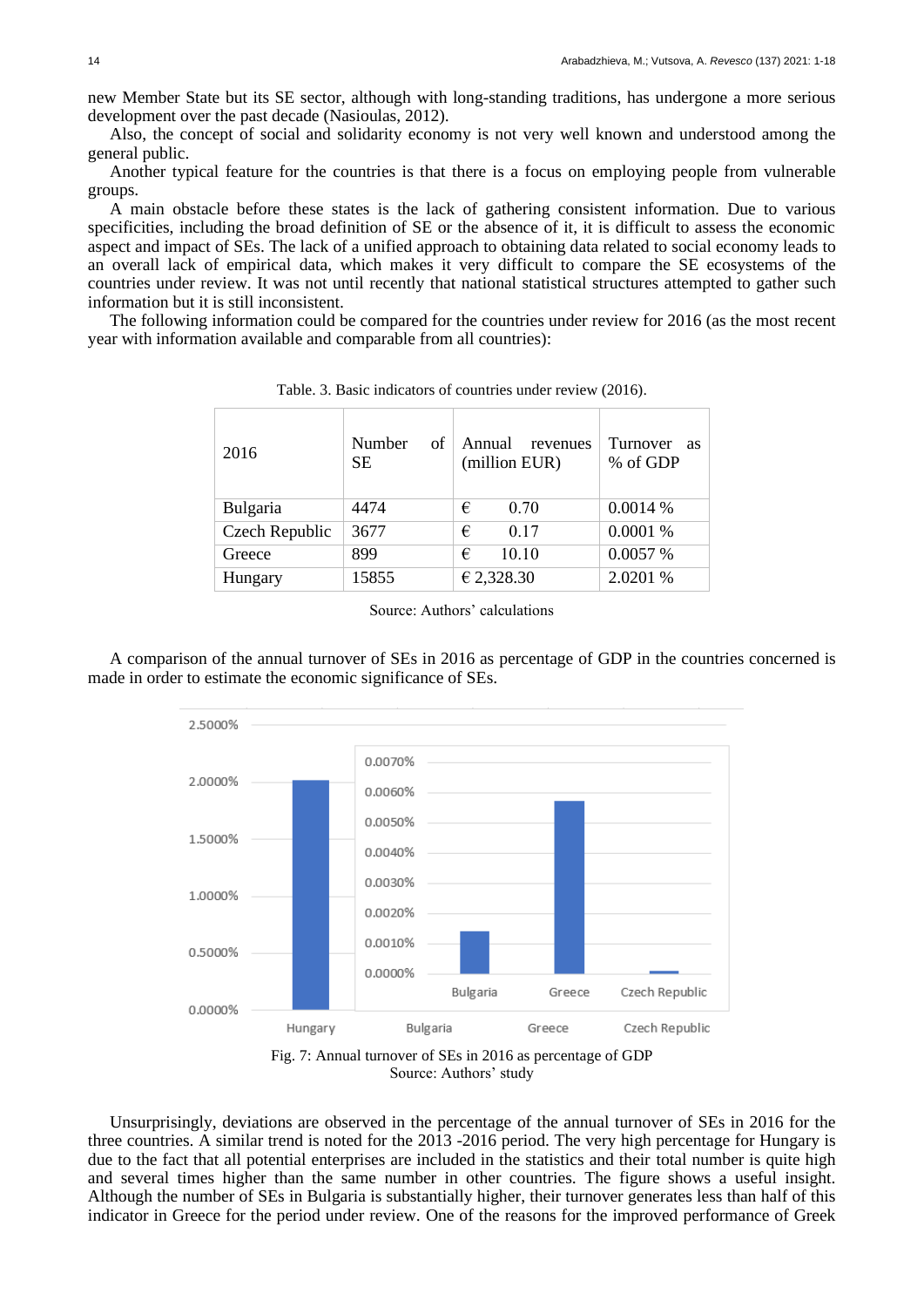SEs might be the important boost and new dynamics in the social and solidarity economy as a result of the adoption and application of the new law in 2016 (Fajardo, Frantzeskaki, 2017).

#### **7.2. Legal milieu**

There is a tradition of social enterprises in many countries but their ecosystems are not usually regulated at state level. This becomes evident as more efforts are made to define the social and solidary economy at national and European level. A common feature is that SEs undertake various legal forms and cannot be narrowed down to only one. In Hungary and Greece, the possibilities are so many that some of them are either not supported by the government or go outside the scope of the broad definition of SE as set by the EU. In most of these countries cooperatives are a very successful form of SE and Bulgaria is the only exception, although historically these structures appeared in the early 30s, they were liquidated during the communist regime without being restored at a later stage. Therefore, the state could consider the advantages this legal representation gives and apply it. In pursuit of a better regulation the Czech Republic has initiated a legislation related to social organization and it is expected to be further discussed. Bulgaria seems to be ahead in structuring the legal framework because a special Act on the principles of social and solidarity economy came into force in 2019. Also, further plans are made to improve the environment. In several countries policymakers are commenting on the need to register SEs, which would, to some extent, deal with the issue of gathering relevant data and SEs having too many legal forms.

What all of the countries concerned have in common is that the legal framework of SEs should be further developed or updated regularly and in line with contemporary trends.

#### **7.3. Fiscal stimuli**

The fiscal framework in Bulgaria, Greece, Hungary and Czech Republic follows almost the same pattern. Despite the differences in the state tax systems, the fiscal framework remains fragmented. This is a logical consequence of the fact that SEs are not properly and specifically regulated. The main common feature are tax exemptions for non-profit organizations, donors and specific reliefs related to employment of disabled people. These factors would be available even if SEs were not separately identified.

Fiscal benefits are aimed mainly at non-profit organisations as in the majority of the countries under review there is not a unified definition of SE and it is only logical that fiscal benefits are not directed towards them, but rather depend on the various legal forms.

Another common feature in the examples is the regional fragmentation as the main activity of SEs is concentrated in the capital city or large cities' regions. There is a contrast between the areas with best access to information, financing and skilled workforce (usually the capital) and the areas which need help with societal problems the most (usually rural and remote).

## **7.3.1. Financing instruments**

At European level, The European Investment Fund claims that social enterprises do not have sufficient access to external financing. Usually, they rely on subsidies and internal resources.

This is true for all countries under review, except for Greece to some extent. Greek enterprises still struggle and cannot ensure their steady development, the short period of operation makes it difficult to get established on the market (British Council, 2017) and that is why they see a solution to their problems in European funding. Although various funding practices are available in some states, SEs are heavily dependent on EU funding, mostly ESF.

Most enterprises never reach the late stage of development, i.e. they do not survive more that 5 or 7 years on the market. They are not competitive enough and are unable to withstand competitive pressure.

Hungary and the Czech Republic provide several additional financial tools for SEs, but this does not change the situation dramatically.

Despite the fact that Bulgaria is the only state (out of the four concerned) with one unified legal definition of SE, there are no financial instruments that are specifically targeted towards them.

Stakeholders in Greece see better access to EU funds as an opportunity to improve the sector. However, they would soon realize what Bulgaria and the Czech Republic already know, namely that

dependence on European financing has its risks and limits the development of alternative sources.

Despite the differences there is one common feature – insufficient funds available to SEs. The unstable financial environment hinders the development of a sustainable ecosystem for SEs, preventing them from the opportunity to evolve and expand and respectively from having a long organizational life cycle.

In brief, there are several general barriers which should be addressed in order to improve the ecosystem of social enterprises in all four countries: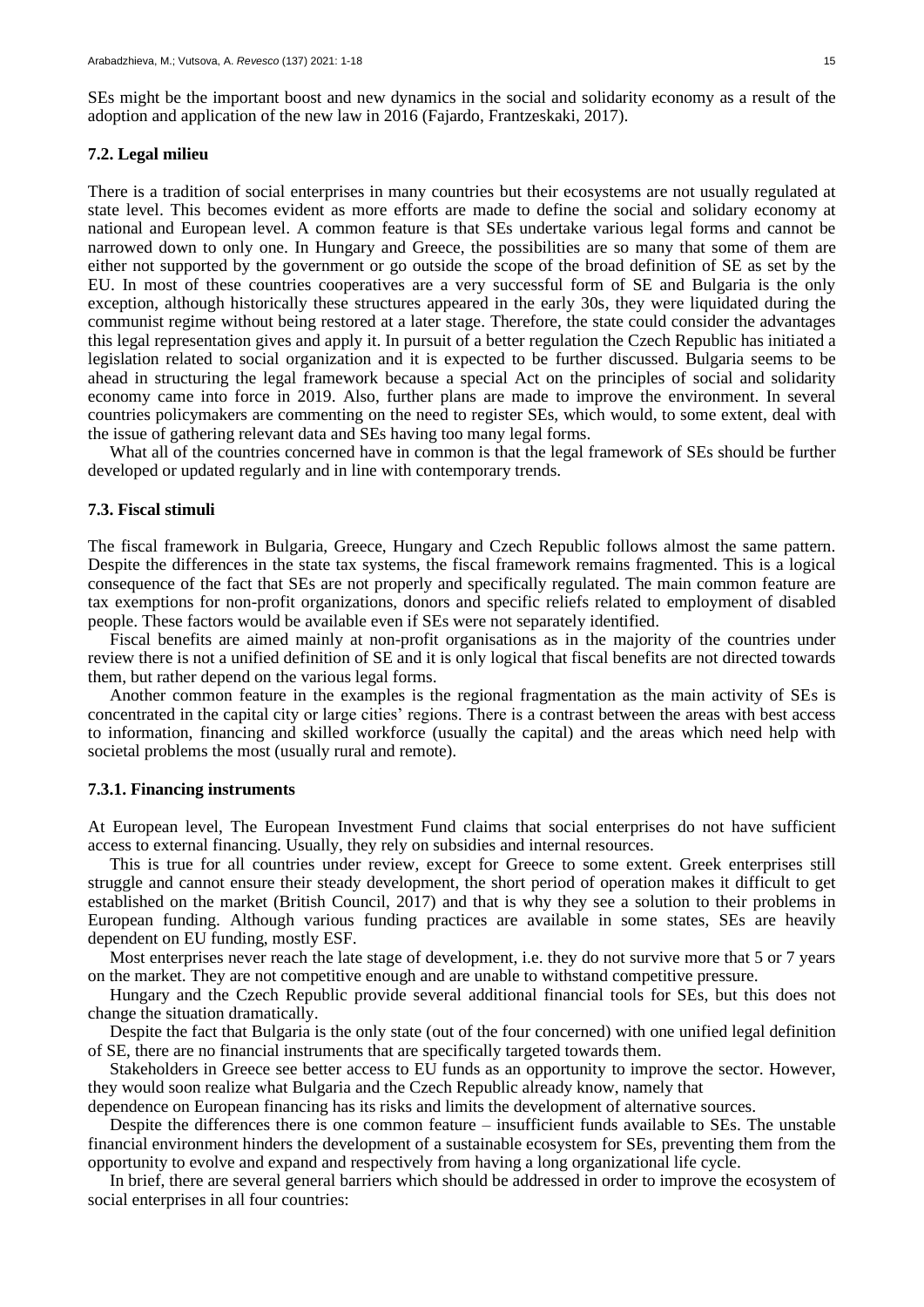- Lack of adequate financing, supporting social enterprises. Regardless of the available instruments in the countries under review, the funding is insufficient and most SEs need additional support in order to survive on the market and have the chance to develop.
- Updating the legal framework. If the social and solidarity economy is to develop and be viewed separately, further steps should be taken to define its legal aspects. Also, taking into consideration that especially in the context of a pandemic and the harsh economic consequences the world would face afterwards, there will be a pressing need to support social solidarity.
- Targeted measures towards the support of SEs. The above implies that as SEs have a bigger role in society, they have to be considered as a separate form with specific benefits which are in line with their work.
- Understanding SEs in a new and better way. This step is vital, especially given the current situation which will generate the need for changes and new approaches to tackling societal challenges.

## **8. Conclusion**

The analysis of the factors shaping the SE ecosystem shows that non-systematic, insufficient funding, lack of time and targeted legislation as well, are linked to their short-term functioning. The unstable financial situation limits the SE market expansion, recruitment, opportunities for improving products and services and innovation potential as well.

As key features, the main current barriers and their influencing factors on the SE ecosystems of the countries under review are similar to the cultural measurement characteristic (Hofstede's scaling model) and, at the same time, different due to the level of economic development and background.

All countries under review show a tendency towards dependence on public funding. This inevitably leads to the short-term life cycle of SEs as their financing ceases after the end of their project or contract term. Even if the entity survives it again relies on project funding or grants. This factor prevents SEs from expanding their activities and increasing their social value.

Common characteristics as limitations of the number of SEs; the lack of concept of social and solidarity economy and poor understanding of the role of SEs have been identified; similarities with regards to existing barriers were found as well and thus a milieu for subsequent recommendations has been placed.

Recommendations:

Based on the analysis there are several directions in which the countries could work in order to improve the success of social enterprises. The trends relevant to them correspond to the ecosystem in other EU members in the region.

The following recommendations towards improvement of the SE ecosystems studied are summarized as follows:

- Updating current legislation and a follow up action plan which allows adopting EU best practices;
- Implementing adequate incentives (tax incentives or reducing the administrative burden for example);
- Offering flexible financial products, assessing social impact, ability to open up new market opportunities in the social economy, trying to avoid dependency on EU funding;
- Combining financial instruments with other forms of support for example, technical support, interest subsidies and guarantees;
- Avoiding dependency on any type of support, diversifying financial instruments available to SEs, so that SE receive specific support and are recognized as an important part of national economies by policy makers and society. In this way more entrepreneurs and investors will be encouraged to help the sector;
- Appointing an independent structure (organ or committee) to be responsible for regulating and supporting the work of social enterprises;
- Involving the enterprises, in the process of policy preparation and in this regard supporting an open dialogue and cooperation between all types of stakeholders;
- Building sustainable networks of social enterprises to exchange experience and information;
- Ensuring support is easily accessible for the underdeveloped, distant and/or rural areas.

SE ecosystems are diverse but because of the desire to regulate the social economy better similar challenges appear at European level.

In conclusion, states should carefully consider what the best measures to support the development and the long-life cycle of SEs would be, without making them completely dependent, and should strike a balance between their social and business objectives.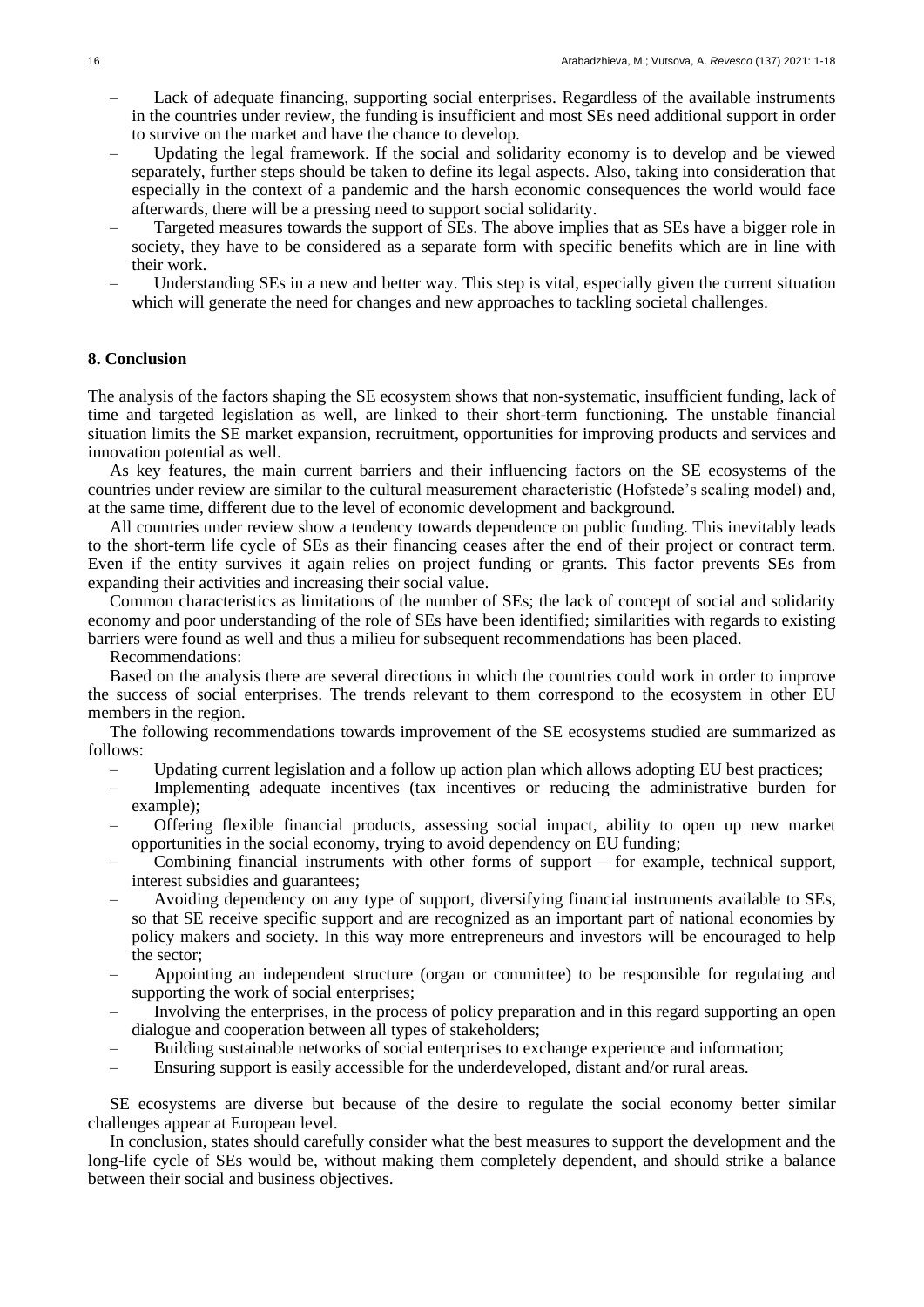#### **9. References**

- Arabadzhieva, M., Vutsova, A. (2019) Social enterprises: successful or/and disputable actor in the field of ecoinnovation system, Bulgarian case. *European Public & Social Innovation Review*, vol. 4, Nº 2, pp. 25-43. Retrieved from[: https://pub.sinnergiak.org/esir/article/view/111.](https://pub.sinnergiak.org/esir/article/view/111)
- Asenova, D.; Damianova, Z. (2017) Social innovation an emerging concept in Eastern Europe. Retrieved from: [https://www.socialinnovationatlas.net/fileadmin/PDF/einzeln/02\\_SI-in-World-Regions/02\\_08\\_SI\\_Emerging-](https://www.socialinnovationatlas.net/fileadmin/PDF/einzeln/02_SI-in-World-Regions/02_08_SI_Emerging-Concept-in_Eastern-Europe_Asenova-Damianova.pdf)[Concept-in\\_Eastern-Europe\\_Asenova-Damianova.pdf.](https://www.socialinnovationatlas.net/fileadmin/PDF/einzeln/02_SI-in-World-Regions/02_08_SI_Emerging-Concept-in_Eastern-Europe_Asenova-Damianova.pdf)
- Asmalovskij, A., Sadílek, T., Hinčica, V., Mizerová, M. (2018) Performance of Social Enterprises in the Czech Republic, *Journal of Social Entrepreneurship*, Retrieved from: [https://doi.org/10.1080/19420676.2018.1521865.](https://doi.org/10.1080/19420676.2018.1521865)
- Boelman, V.; Heales, C. (2015) Social innovation strategies regional report D3.6. Retrieved from: [http://www.si](http://www.si-drive.eu/wp-content/uploads/2018/03/D3.6-SI-DRIVE-Global-Region-Report-2015.pdf)[drive.eu/wp-content/uploads/2018/03/D3.6-SI-DRIVE-Global-Region-Report-2015.pdf](http://www.si-drive.eu/wp-content/uploads/2018/03/D3.6-SI-DRIVE-Global-Region-Report-2015.pdf)
- BRITISH COUNCIL (2017) Greece Social and Solidarity Economy Report. [https://www.britishcouncil.org/sites/default/files/greece\\_social\\_and\\_solidarity\\_economy\\_report\\_greek\\_british\\_coun](https://www.britishcouncil.org/sites/default/files/greece_social_and_solidarity_economy_report_greek_british_council.pdf) [cil.pdf.](https://www.britishcouncil.org/sites/default/files/greece_social_and_solidarity_economy_report_greek_british_council.pdf)
- Buchko, T. (2018) Social Entrepreneurship and Its Implications for Hungary, *Periodica Polytechnica Social and Management Sciences*, vol. 26, Nº 1, pp. 38-48, Retrieved from: [https://doi.org/10.3311/PPso.9376.](https://doi.org/10.3311/PPso.9376)
- Defourny, J. and Nyssens, M. (2016) Fundamentals for an International Typology of Social Enterprise Models, *ICSEM Working Papers*, Nº 33, Liege: The International Comparative Social Enterprise Models (ICSEM) Project. Retrieved from[: http://ice.org.br/blog/wp-content/uploads/2017/09/Typology-Defourny-Nyssens.pdf.](http://ice.org.br/blog/wp-content/uploads/2017/09/Typology-Defourny-Nyssens.pdf)
- Defourny, J., Hulgård, L., Pestoff, V. (eds) (2014) Social Enterprise and the Third Sector. Changing European Landscapes in a Comparative Perspective Routledge, London and New York.
- Dohnalová, M., Guri, D., Hrabětová, J., Legnerová, K. and Šlechtová, V. (2015) Social Enterprise in the Czech Republic, *ICSEM Working Papers*, Nº 24, Liege: The International Comparative Social Enterprise Models (ICSEM) Project, Retrieved from: [https://www.iap-socent.be/sites/default/files/Czech%20Republic%20-](https://www.iap-socent.be/sites/default/files/Czech%20Republic%20-%20Dohnalova%20et%20al_0.pdf) [%20Dohnalova%20et%20al\\_0.pdf.](https://www.iap-socent.be/sites/default/files/Czech%20Republic%20-%20Dohnalova%20et%20al_0.pdf)
- Enterprises of Social and Solidarity Economy Act. Retrieved from[: https://www.lex.bg/bg/laws/ldoc/2137187968.](https://www.lex.bg/bg/laws/ldoc/2137187968)
- Etchart. N., Horváth, A., Rosandić, A., Spitálszky, A. (2014) NESsT. The State of Social Entrepreneurship in Hungary, *SEFORÏS Country Report*, Retrieved from: [http://www.seforis.eu/upload/reports/Country\\_Report\\_Hungary.pdf.](http://www.seforis.eu/upload/reports/Country_Report_Hungary.pdf)
- European Commission (2014) Proposed Approaches to Social Impact Measurement. Retrieved from: [https://op.europa.eu/en/publication-detail/-/publication/0c0b5d38-4ac8-43d1-a7af-32f7b6fcf1cc.](https://op.europa.eu/en/publication-detail/-/publication/0c0b5d38-4ac8-43d1-a7af-32f7b6fcf1cc)
- European Commission (2018) SI-DRIVE: Social Innovation: Driving Force of Social Change, Final Report. Retrieved from[: https://cordis.europa.eu/docs/results/612/612870/final1-si-drive-final-report-2018.pdf.](https://cordis.europa.eu/docs/results/612/612870/final1-si-drive-final-report-2018.pdf)
- European Commission (2019) Social Enterprises and Their Ecosystems in Europe Country report: Greece, Authors: Varvarousis, A., Tsitsirigkos, G. Publications Office of the European Union, DOI: 10.2767/51539. Retrieved from: [https://europa.eu/!Qq64ny.](https://europa.eu/!Qq64ny)
- European Commission (2019) Social Enterprises and Their Ecosystems in Europe Country report: Hungary, Authors: Kiss, J., Mihaly, M. Publications Office of the European Union. Retrieved from: [https://europa.eu/!Qq64ny.](https://europa.eu/!Qq64ny)
- European Commission (2019) Social enterprises and Their Ecosystems in Europe. Updated country report: Czech Republic. Author: Frankova. E. Luxembourg: Publications Office of the European Union. Retrieved from: [https://europa.eu/!Qq64ny.](https://europa.eu/!Qq64ny)
- European Commission, Directorate-General for Employment, Social Affairs and Inclusion (2016) Social Enterprises and their Eco-systems: Developments in Europe. Publications Office of the EU. Retrieved from: <https://ec.europa.eu/social/main.jsp?catId=738&langId=en&pubId=7934&furtherPubs=yes>.
- European Economic and Social Committee (2017) Recent evolutions of the Social Economy in the European Union, Full Study. Retrieved from: [https://www.eesc.europa.eu/sites/default/files/files/qe-04-17-875-en-n.pdf.](https://www.eesc.europa.eu/sites/default/files/files/qe-04-17-875-en-n.pdf)
- Evers, A., Laville, J.L. (eds) (2004) The Third Sector in Europe, Publisher: Edward Elgar Publishing Limited.
- Fajardo, G., Frantzeskaki, M. (2017) The Greek social and solidarity economy. Legal framework, entities and main characteristics. *REVESCO. Revista de Estudios Cooperativos, Tercer Cuatrimestre,* vol. 125, Nº 3, pp. 49-88, Retrieved from: [http://dx.doi.org/10.5209/REVE.58135.](http://dx.doi.org/10.5209/REVE.58135)
- Fraňková, E., Francová P., Johanisova, N. (2018) Chapter 4.4: Social enterprises in the Czech Republic: context, practice and approaches. In: Fékete, E. G. et al. (eds.): Social and solidarity economy in post-socialist peripheries. Bíbor Publishing, Retrieved from: [http://alternativniekonomiky.fss.muni.cz/data/publikace/FrankovaetalCHAPTERINPRINT.pdf.](http://alternativniekonomiky.fss.muni.cz/data/publikace/FrankovaetalCHAPTERINPRINT.pdf)
- G. Fekete, É., Hubai, L., Kiss, J., Mihály, M. (2017) Social Enterprise in Hungary, *ICSEM Working Papers*, Nº 47, Liege: The International Comparative Social Enterprise Models (ICSEM) Project, Retrieved from: [https://www.academia.edu/35937094/Social\\_Enterprise\\_in\\_Hungary\\_ICSEM\\_Working\\_Papers\\_No.\\_47.](https://www.academia.edu/35937094/Social_Enterprise_in_Hungary_ICSEM_Working_Papers_No._47)
- Hofstede Insights, [https://www.hofstede-insights.com/.](https://www.hofstede-insights.com/)
- Ilieva-Koleva, D.; Dobreva, J. (2015) Social entrepreneurship as a form of social responsibility in Bulgaria. Megatrend revija - Megatrend Review, vol. 12, Nº 2, pp. 123-136, Retrieved from: [https://scindeks](https://scindeks-clanci.ceon.rs/data/pdf/1820-3159/2015/1820-31591502123I.pdf)[clanci.ceon.rs/data/pdf/1820-3159/2015/1820-31591502123I.pdf.](https://scindeks-clanci.ceon.rs/data/pdf/1820-3159/2015/1820-31591502123I.pdf)
- Keizer, A., Stikkers, A., Heijmans, H., Carsouw, R., Aanholt, W. (2016) Scaling the impact of the social enterprise sector, McKinsey&Company. Retrieved from: